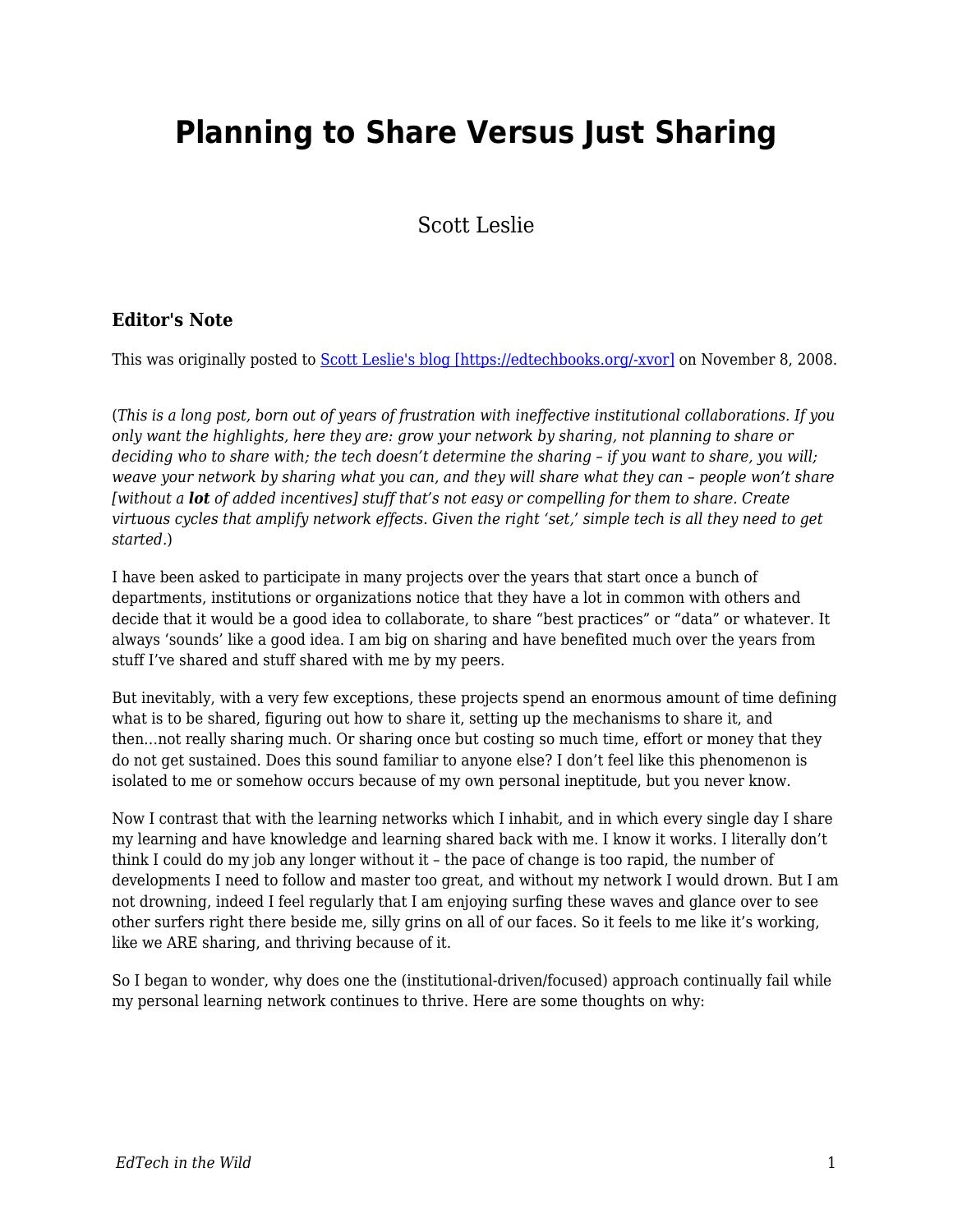## **We grow our network by sharing, they start their network by setting up inital agreements**

We just finished a workshop this week on "[Weaving your own PLE \[https://edtechbooks.org/-LIN\].](http://edtechpost.wikispaces.com/PLE+workshop)" While part of this was definitely an effort at straight tech training, that in my mind was actually the minor part – the whole reason many of us are so attracted to blogs, microblogs, social media, etc., in the first place is that they are SIMPLE to use and don't require a lot of training.

No, in my mind, a lot of the message was helping newcomers to get over the hump of "well, I created a blog/joined this service/etc, but how come no one is reading it?" A lot of what we discussed were the practices by which you can grow your connections, and by and large these involve some form of sharing: writing interesting posts (sharing your insight and learning); writing comments (sharing feedback/conversation); publishing work in open spaces (and pointing to it). Your network will grow. It may take a little time, but it *will* grow. The other thing we emphasized was a line I think I stole from [Dave Winer \[http://www.scripting.com/\]](http://www.scripting.com/) - "It doesn't matter if there are only 2 people reading your blog as long as they are the *right* 2 people." The notion that if you grow your network organically, don't force it, it will settle, over time, on just what you need.

Contrast this with these formal initiatives to network "organizations." In my experience, these start with meetings in which people first agree that sharing is a good idea, and then follow up meetings to decide what they might share, then, somewhere **way** down the line, some sharing *might* happen. The whole time, some of the parts of a network are already present and could have just started sharing what they have, heck they could have started before ever meeting, even WITHOUT ever meeting, but this never happens. (I say part, because if it's a network it will grow to include many others not in any intial group.)

### **We share what we share, they want to share what they often don't have (or even really want)**

Much of the sharing that happens in my learning network happens through seredipity. People publish a blog post, bookmark a delicious link, etc, as a normal part of their own workflow,and whether through syndication or the "All seeing eye of Google," it comes my way, as [John Krutsch](http://technagogy.learningfield.org/) [\[https://edtechbooks.org/-uLX\]](http://technagogy.learningfield.org/) would say, "Right On Time." Or I ask the network, through my blog or twitter, or sometimes directly, for help with a question or problem: sometimes the answer comes in seconds, because someone's already worked it out; sometimes in minutes, maybe because a slight twist needs to be given to existing work; sometimes in days or weeks, when it tweaks someone else's mind as much as mine and they do the work because it seems worhtwhile to them and they can do it; sometimes it comes in months or years, because it's a big problem. But so far, it's never not come, eventually. Our sharing is "good enough," not perfect; optimal, not ideal. We don't build our *entire* houses on this single foundation, but it sure helps get a lot of structure built quickly on many an occassion.

Contrast this with the formal approach. In my experience, a ton of time goes into defining ahead of time what is to be shared. Often with little thought to whether it's actually something that is easy for them to share. And always, because its done ahead of time, with the *assumption* that it will be value, not because someone is asking for it, right then, with a burning need. Maybe I'm being too harsh, but my experience over a decade consulting and working on these kinds of projects is that I'm not.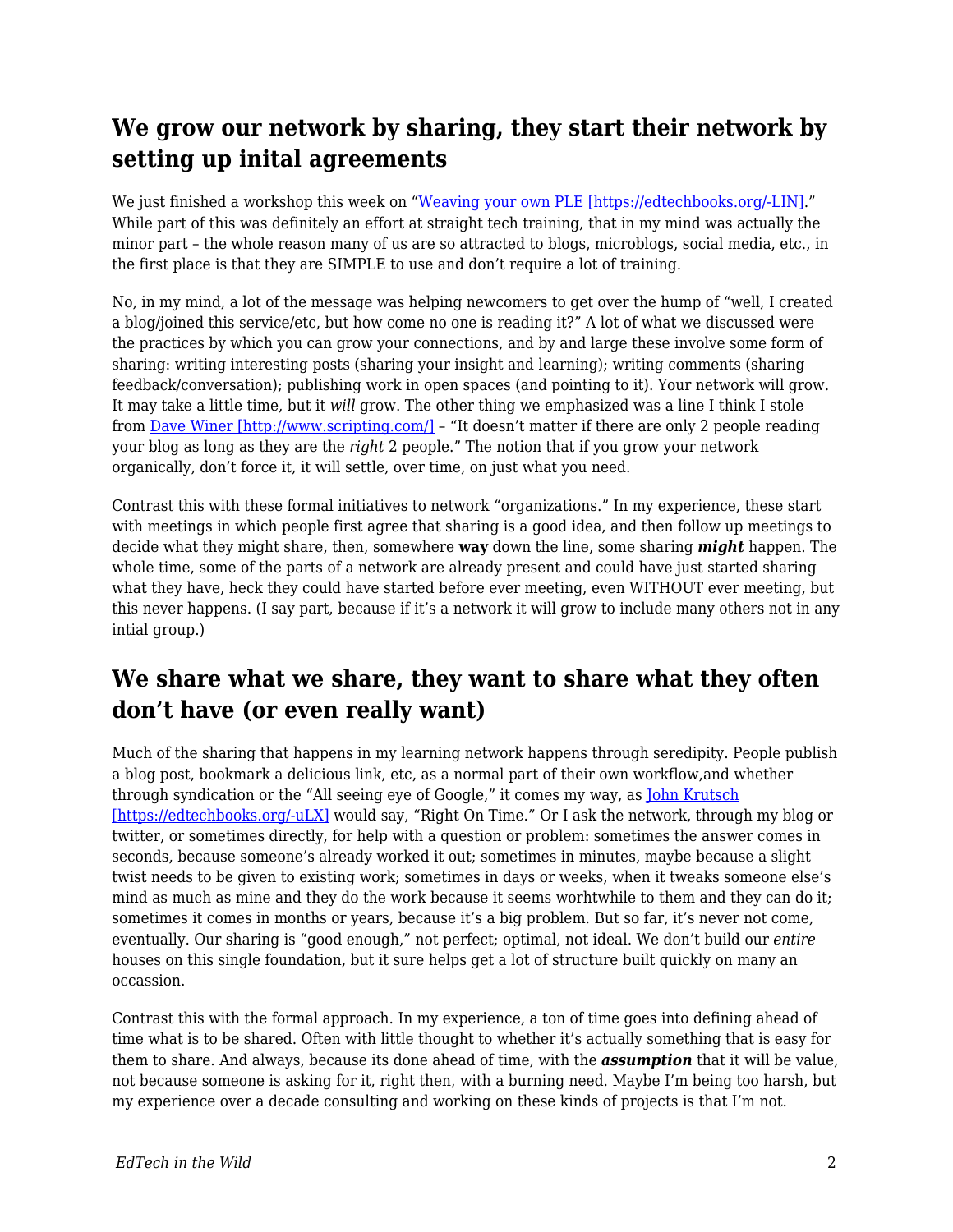Someone always thinks that defining these terms ahead of time is a good idea. And my experience is that you then get people not sharing very much, because to do so takes extra effort, and that what does get shared doesn't actually get used, because despite what they said while they were sitting in the requirements gathering sessions, they didn't actually know what the compelling need was, it just sounded like a good idea at the time.

By the way, if my writing is making it seem that I haven't done this myself, many times, that's just wrong. For the longest time, it seemed like a good idea to me too.

#### **We share with people, they share with "Institutions"**

I have never spoken to "an institution." I would be scared if one started to speak to me. But I've spoken and shared with many \*people\* in institutions. Many \*people\* use stuff I have shared. And usually, in my experience, its people who directly, not through some intermediary, have a need.

The institutional approach, in my experience, is driven by people who will end up not being the ones doing the actual sharing nor producing what is to be shared. They might have the need, but they are acting on behalf of some larger entity. The need ends up getting diffused over all the people involved ultimately in sharing, and the people who go to the meetings, form the relationships, have \*the actual network\* end up delegating the work to people who are excluded from the network, acting as proxies, instead of forming their \*own\* network. There is nothing stopping them from doing so except the need being defined at the top of the org but driven to the bottom, instead of the need being defined (differently) at each level of the organization and at each level personal networks being built (and if this were happening, the whole notion of "levels" would no doubt start to get a bit woobly.)

#### **We develop multiple (informal) channels while they focus on a single official mechanism**

I blog. I use twitter. I use delicious. I use flickr. I use facebook (when I have to.) I use drop.io. I use slideshare. I use scribd. I use google docs. I use… the list goes on and on. Many of the ones above are ones that have persisted in my practice for some time now, while there are others that come and go. The point is, though, I have yet to come across a situation where someone in my network asked for help (through any of these channels, or indeed simply through email) and I (or someone in the network) did not find SOME way to share what they needed with them. More often than not, we'd shared it *ahead of time* and it's Google finding it, and typically always things are shared *in a way that allowed everyone else simply to benefit from that act of sharing.* The technology is NOT the problem. Given a compelling need to connect, people will find a way, be it through smoke signals, Morse code or Usenet news groups.

Contrast this with these formal initiatives to network "organizations" – in my experience, much time goes into finding the right **single** "platform" to collaborate *in* (and somehow it always ends up to blame – too clunky, too this, too that.) And because typically the needs for the platform have been defined by the collective's/collaboration's needs, and not each of the individual users/institutions, what results is a central "bucket" that people are reluctant to contribute to, that is secondary to their 'normal' workflow, and that results in at least some of the motivation (of getting some credit, because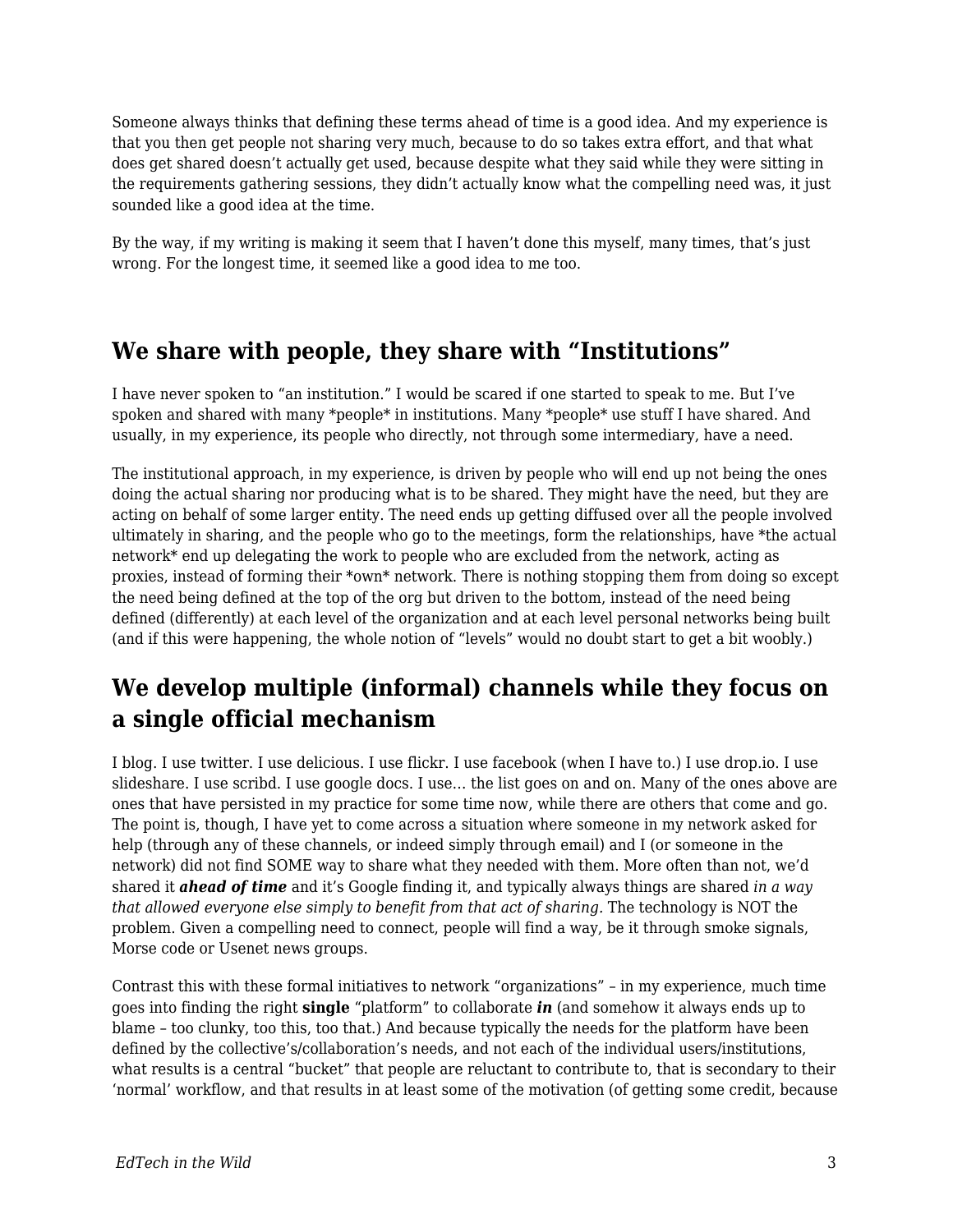even those of us who give things away still like to enjoy some recognition) being diminshed. And again, in my experience, in not a whole lot of sharing going on.

# **What to do if you are stuck having to facilitate sharing amongst a large group of institutions?**

So hopefully it's clear at this point that I am a big believer in everyone, no matter what their role in an organization, developing their own personal learning network/environment. But the reality is, you and I are going to get asked for years to come to help groups who say they want to share. So what do we do. Well, if you can, my advice is to provision as little tech as possible and urge an approach that focuses on the sharing and the network creation *first*. But if you must provide a single "platform," my advice is to focus on providing one with these three simple pieces:

- a simple way to find out who else is out there (profile, even just a directory)
- some simple channels to communicate: email lists/addresses, threaded discussions
- a simple way to publish content

That's it. Maybe a synchronous tool. If the need and desire to share is real, these basic means (which really, they already have access to, but sometimes you need to build them a new one, after all we all like to feel special sometimes) are ALL THEY NEED TO SHARE. You see, at the end of the day, that's all any of us, who started building our personal learning networks with, say, blogs, actually had. And it worked. It works every day. – *SWL*



Leslie, S. (2019). Planning to Share Versus Just Sharing. In R. Kimmons (Ed.), *EdTech in the Wild*. EdTech Books. Retrieved from https://edtechbooks.org/wild/just\_sharing